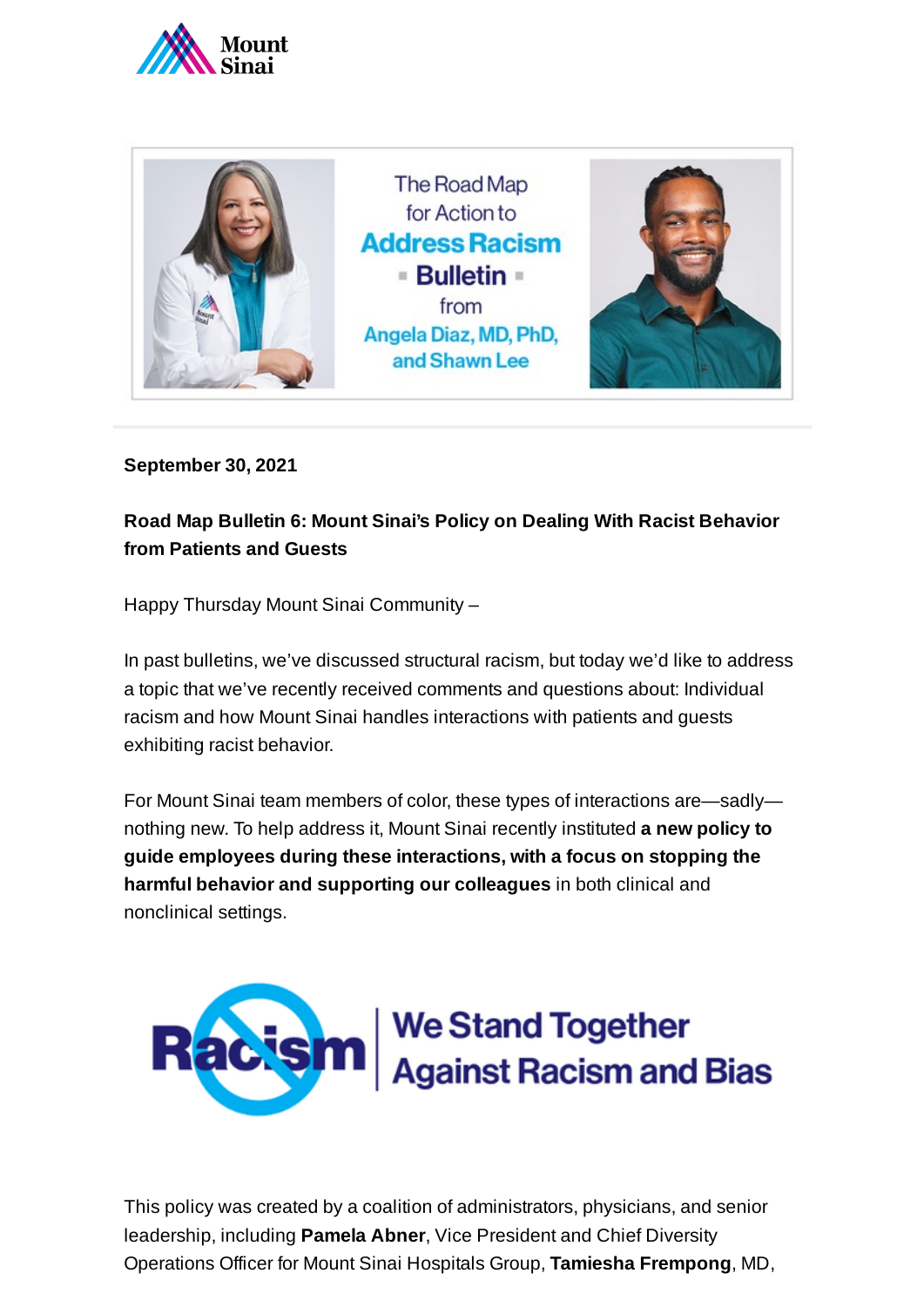MPH, Assistant Professor of Ophthalmology at the Icahn School of Medicine; and **Erica Rubinstein**, Vice President of Service Excellence and Patient Experience for the Mount Sinai Health System. The policy formalizes what has always been expected: hateful, discriminatory, racist, bigoted, or abusive speech or behavior will not be tolerated, while also including a distinct focus on supporting the staff members who are targeted by this behavior.

We encourage everyone to read the policy (available [here\)](https://mshs.policytech.com/dotNet/documents/?docid=31234), talk with their teams, and make a plan on how they would deal with a racist patient on their units. The team that created this policy has also partnered with Talent Development and Learning to develop a skills-based training on the policy, which should be released in the coming months.

**View [Policy](https://mshs.policytech.com/docview/?docid=31234)**

We also want your help spreading the word that at Mount Sinai, We Stand Together Against Racism. Decals and posters with this messaging have been created, and staff are encouraged to put them up around their units and clinical practices. Managers can purchase these items on Office [Depot's Mount](https://www.mountsinaibrandcenter.org/Guidelines/305) Sinai online store. This proactive approach of collective signage and planning will help foster a sense of community within departments, as well as protect our colleagues while they work hard to provide the best patient experience.

As Erica and Tamiesha told us, one of the worst elements of this issue is that sometimes "the staff targeted were not thought of as victims or as being traumatized." To be clear, any incident of this nature can have deep and lasting impacts, and we all need to make sure we are supporting and helping one another, if this happens.

That's why the policy is written to empower staff—so care teams can come together, decide on the best path forward, and give the harassed team member the power to decide if they want to continue to care for the patient or not. It also encourages anyone who witnesses racist actions or speech against a colleague to do something about it, including outlining concrete steps for staff to take, from speaking with the patient to creating a behavior plan, restricting privileges, and, eventually, limiting a patient's access to an ambulatory facility or discharging them (when medically appropriate). For a visitor, visitation privileges can be limited or rescinded altogether.

An anonymous account Erica and Tamiesha shared with us illustrates what this policy looks like in practice: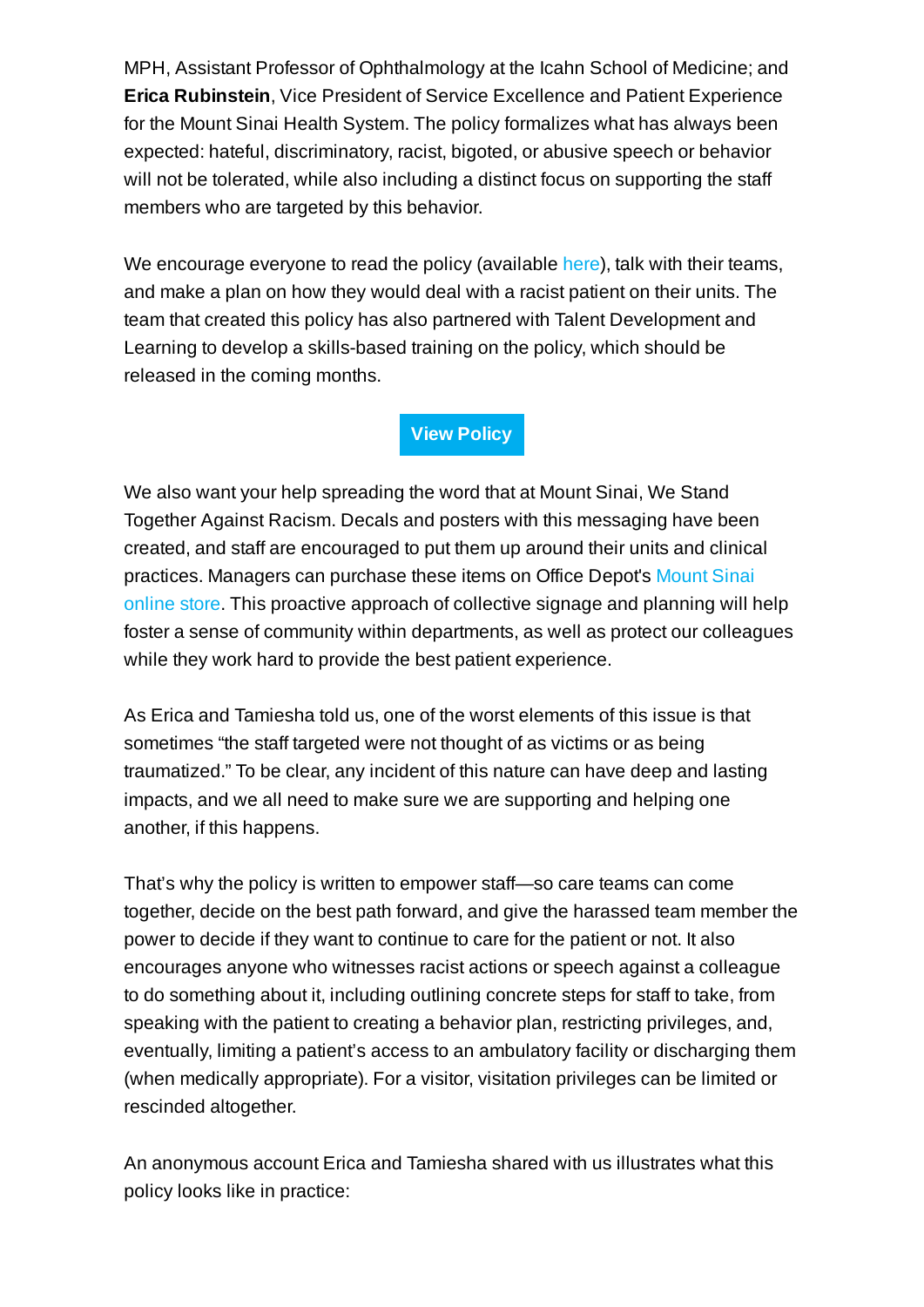A busy nursing unit was treating a patient who, every time someone entered the room, the patient referred to the person by their perceived ethnicity replacing their names with stereotypes and racial epithets.

A nurse who became a particular focus of this patient sought help from her manager, who spoke with the patient, telling him clearly that she heard him refer to staff members in an offensive way, that it would not be tolerated, and asked that he refer to the staff members by their names or "nurse."

The manager then called a team huddle, informed everyone about the situation and told them she was there to support them and hear their ideas on how they should handle this as a team.

Finally, the manager asked the targeted nurse how *she* wanted to handle the situation, empowering her to decide if she wanted to continue caring for the patient or switch assignments. Critically, the manager told the nurse she would support her in whatever she wanted to do. Even though the patient wasn't remorseful, his behavior decreased after the intervention, and staff reported feeling grateful that they were all included in the process.

We hope everyone will read the policy, talk about this important topic, keep an eye out for the upcoming training, and reach out to Erica and Tamiesha if they have questions.

## **Thanks to the members of the Workgroup for Responding to Racist and Discriminatory Patient Behavior:**

Pamela Abner Tamiesha Frempong, MD Kirk Campbell, MD Bonnie Portnoy Deborah Korzenik Brijen Shah,MD Jacob Appel Ugo Ezenkwele, MD

Diane Adams Deborah Dean, MD Sharon Edwards, MD Edward Forman, MD Lorisa Richards Jo Hirschmann Amanda Ognibene